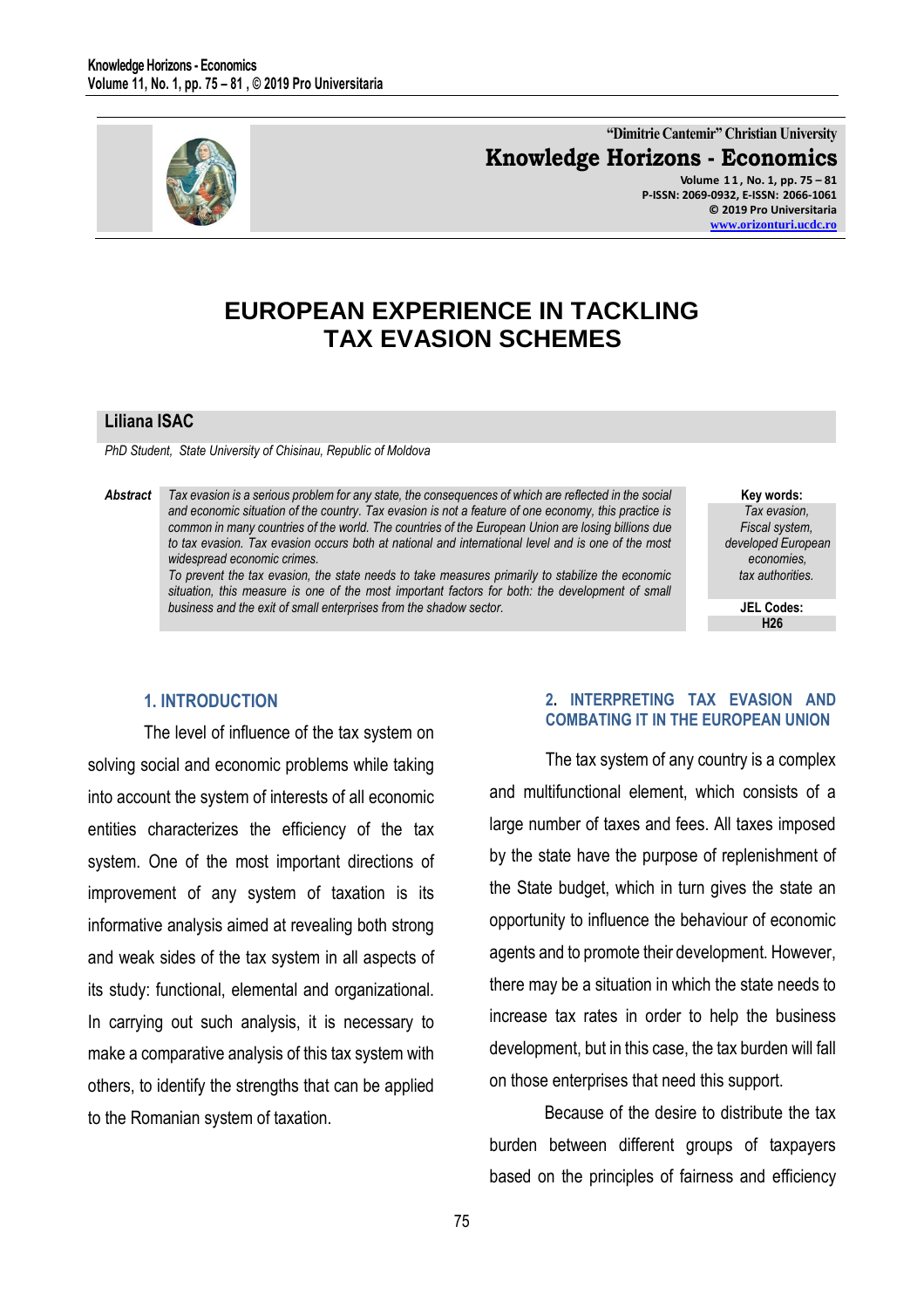lead to the complexity of the tax system. It is impossible to fully reconcile these principles, as we always have to partially sacrifice efficiency in favour of justice or vice versa. For this reason, the imperfection of the tax system will be inevitable, but in order to minimize the negative effect of these imperfections, it is necessary to first define the criteria on the basis of which the tax system will be assessed.

Economic efficiency implies that the tax system should not contradict the efficient allocation of resources since, at the present level of tax rates, tax considerations are most often the main ones when choosing ways of managing, saving, consuming, and investing.

The impossibility of creating an ideal tax system leads to the fact that each tax system is imperfect, which in turn leads to such actions of taxpayers that are undesirable or illegal for the state. Imperfections in the tax system can largely be explained by the level of the tax burden in the country, as it has a significant impact on enterprises at all levels, excessively high tax burden contributes to the development of the shadow economy.

The severity of the tax burden is a natural result of the state activity, unable to provide real tax collection and seeks to compensate for the reduction of the tax base by increasing the tax rates. The reduction of tax payments causes the tax burden to increase, which in turn causes a rise of tax violations. This again reduces tax payments and increases the tax burden on the entire shrinking number of law-abiding taxpayers.

The process resumes at a new level and as a result, the reduction of tax revenues is combined with the increase in tax burden, the severity of which deprives the entrepreneur of incentives for effective activity, and as a result, today, the states are increasingly becoming parties to legal relations related to international taxation. This term was first used by E. Seligman in 1927, noting that international taxation has gained significance since the conclusion of Belgium's first tax treaties with France in 1843, with the Netherlands, with Luxembourg in 1845, when States realized the importance of jointly addressing the issue of taxation of objects falling under the tax jurisdiction of several states [3].

Since the tax sovereignty by which states justify their right to carry out taxation on various criteria, in particular, the implementation of activities through a permanent establishment, continues to play a crucial role, problems of international double taxation and international tax evasion remain relevant and affect the interests of almost all countries of the world.

Tax evasion is a serious problem for any state, the consequences of which are reflected in the social and economic situation of the country. At the macro level, this phenomenon leads to the insufficient cash flows to the budgets of different levels and, as a result, insufficient financing of expenditures aimed at the development of the social sphere. In other words, the vital components of public life, such as education, medicine, protection of rights, freedom, legal interests of the individual, culture, environmental protection, support for the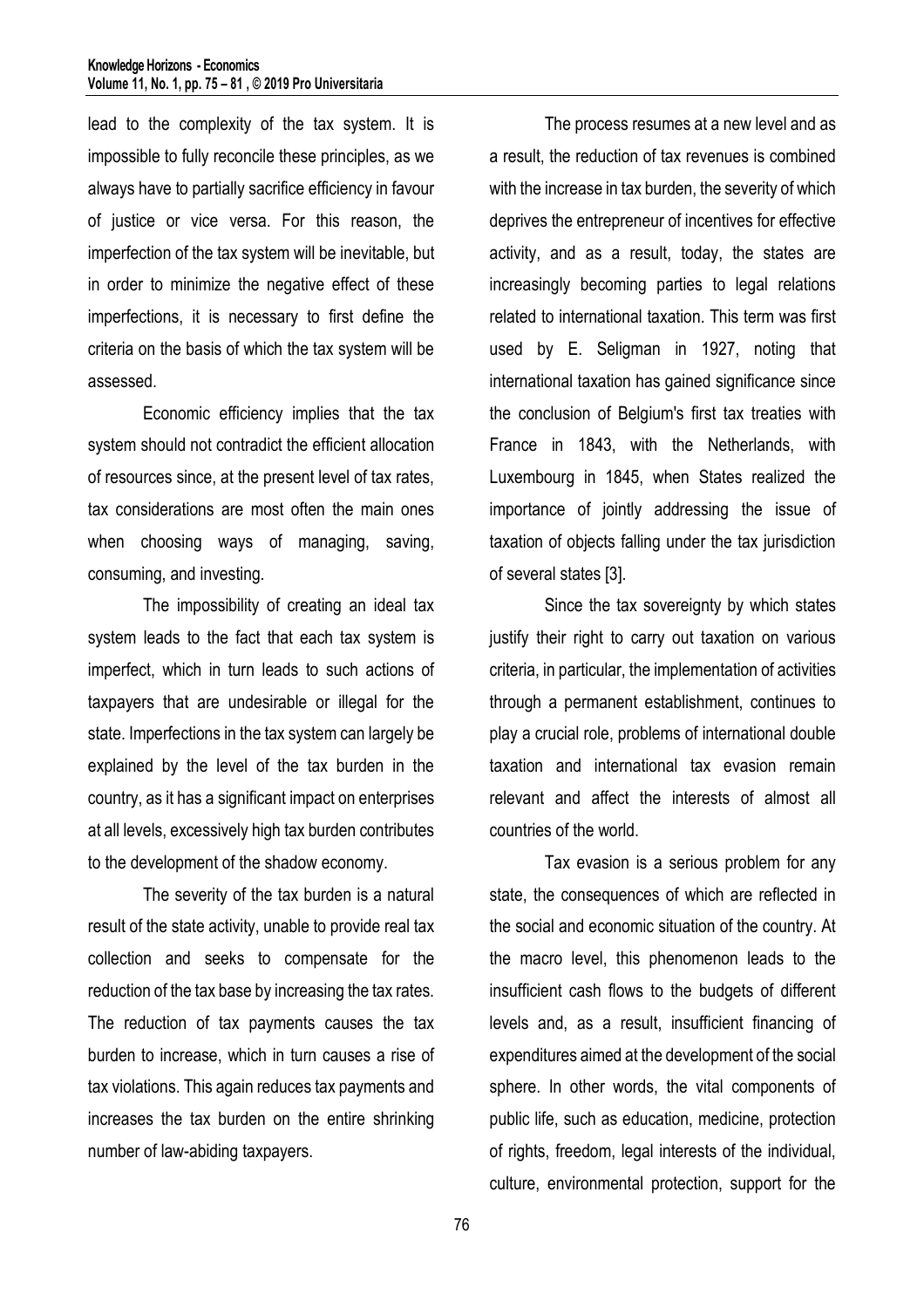low-income segment of the population and the people with disabilities, and many others. The existence of tax evasion and the shadow economy is fraught with potential threats to national security and has a negative impact on the system of resource allocation. The non-payment of taxes leads also to economic problems: the growth of corruption, capital flow abroad, unfair competition.

*On the basis of the above-stated "tax evasion" can be understood the intentional actions of the taxpayer aimed at reducing the amounts of tax liabilities to the budgets and state trust funds using illegal receptions and methods of tax minimization, the purpose of which is to obtain unrecorded additional funds to satisfy their own needs, which harms the society.*

Entrepreneurs are guided not by abstract comparisons of the state's benefit and tax losses, but rather by specific considerations about the magnitude of the risk: by how much the tax amount is higher than the penalties for evading it. If the consequences of evasion are not too heavy and the likelihood of detection is low, most entrepreneurs will prefer to evade or minimize taxes by taking advantage of weaknesses and contradictions in tax legislation or tax collection techniques. Tax evasion is facilitated by deficiencies in legislation, impunity for violations and weak control. And the common allegations, as if the main reason is too high taxes, are not fully justified.

So, in terms of specialty, if we refer to the "loss" of financial resources from the contributors, as specified by Romanian economists, tax evasion is the way in which economic subjects respond to the tax pressure, where it exceeds a certain threshold deemed necessary for the initiation, maintenance, and development of the business or of any gainful activity, as well as in relation to their current wealth or income. Although tax evasion has connotations entering the semantic sphere of the underground economy, it is not a component of the underground economy but rather is the inherent interference of the underground economy with the official one. In this context, we emphasise that the tax pressures are the share of tax revenues necessarily taken by the government from legal taxpayers in the related tax base, either income, wealth, or sales, etc. [1].

So according to the quoted author, tax evasion represents, from a semantic point of view, a removal from the payment of legal obligations due to the state. The tax evasion is, therefore, an actual or potential behaviour of the economic subject that lead to the avoidance of payment of legal obligations due to the state. Therefore, not every evades of legal obligations is a tax evasion, but only the payment removal from legal obligations due to the state. This is logical, given that the tax obligations are determined by the state, for the benefit of the social community.

For an entrepreneur, tax evasion is a way to save on production costs, comparable to savings on such production costs as labour or material costs. Reducing production costs, including savings in tax payments, is a critical factor in competition, allowing to sell their goods, services and work for lower prices. Therefore, illegal actions of the taxpayer associated with tax evasion should be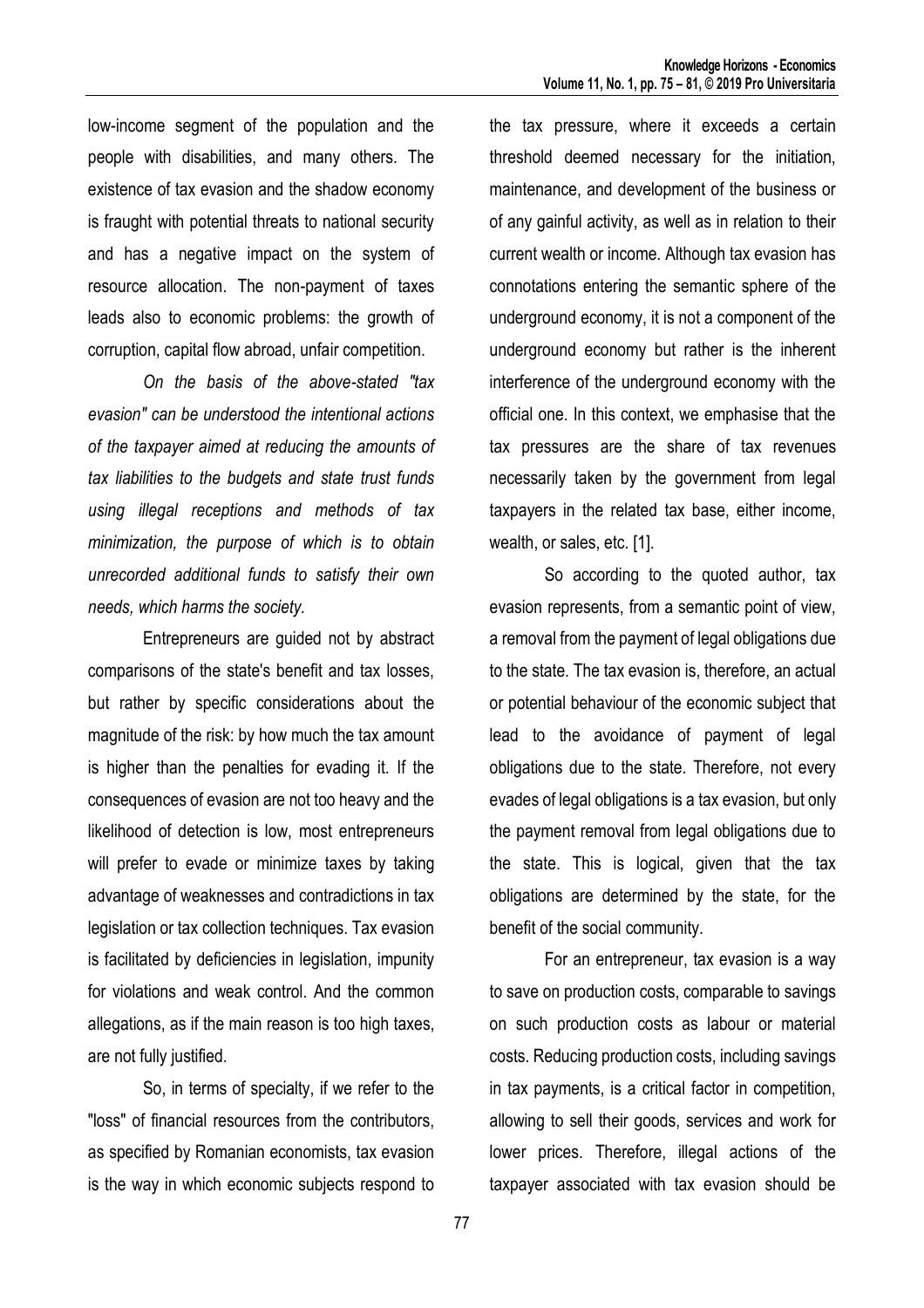recognized as unfair competition, which puts such an entrepreneur in more advantageous conditions than his bona fide competitors.

Tax evasion is not a feature of one economy, this practice is common in many countries of the world. The countries of the European Union are losing billions due to tax evasion. Tax evasion occurs both at national and international level and is one of the most widespread economic crimes.

The Organisation for Economic Cooperation and Development on February 12, 2013, published a report on the erosion of the tax base and the withdrawal/ shifting of profits from taxation (Base Erosion and Profits Shifting). The document is devoted to the regulation of the global tax system and the issues of combating the tax evasion. The main idea is that the adoption of modern international tax standards remains behind the changes in the practice of transnational business and the development of e-commerce.

The Global Forum, comprising 121 countries, including many offshore, is the leading international body for the implementation of internationally agreed standards of transparency and information exchange in the tax field. This is a continuation of the work begun in the 2000s. within the OECD. The organization was reorganized in September 2009 in response to a call of G20 to strengthen international standards. In February 2014, within the framework of the Global Forum, the Organisation for Economic Co-operation and Development introduced a new unified standard for automatic exchange of information between tax

authorities around the world. At the EU level, the European Commission is also seeking to establish a pan-European automated Tax data exchange system. Initiators, in this case, are the United Kingdom, Germany, France and Spain. Pilot tests have already been carried out in the last two countries.

One of the objectives of the international exchange of tax information is to counteract tax evasion in international economic activity. Consider the experience of foreign countries in the fight against violations of tax legislation in the field of VAT. The world economic crisis prompted the EU countries to accelerate the creation of a single fiscal body and yo open their tax databases to neighbouring states. In October 2010, the European Union established a pan-European system to combat tax evasion Eurofisk. This decision was approved by the Ministers of Internal Affairs and Justice of the community. The main task of the new structure is to monitor fraud related to VAT evasion.

Tax evasion is becoming a very serious problem on a global scale. Thus, in the Czech Republic in 2013, the state treasury was not accounted for 5.5 billion euros from taxpayers. But the Cabinet of Ministers of Robert Fico decided to fight the debtors. Experience in the fight against the non-payers has brought this country in recent years to the forefront of the world. Slovak cheque experiment led to the fact that for three months in the state treasury was paid 200 million euros of taxes more than for the similar period earlier.

In many European countries, in order to combat tax evasion more effectively and to secure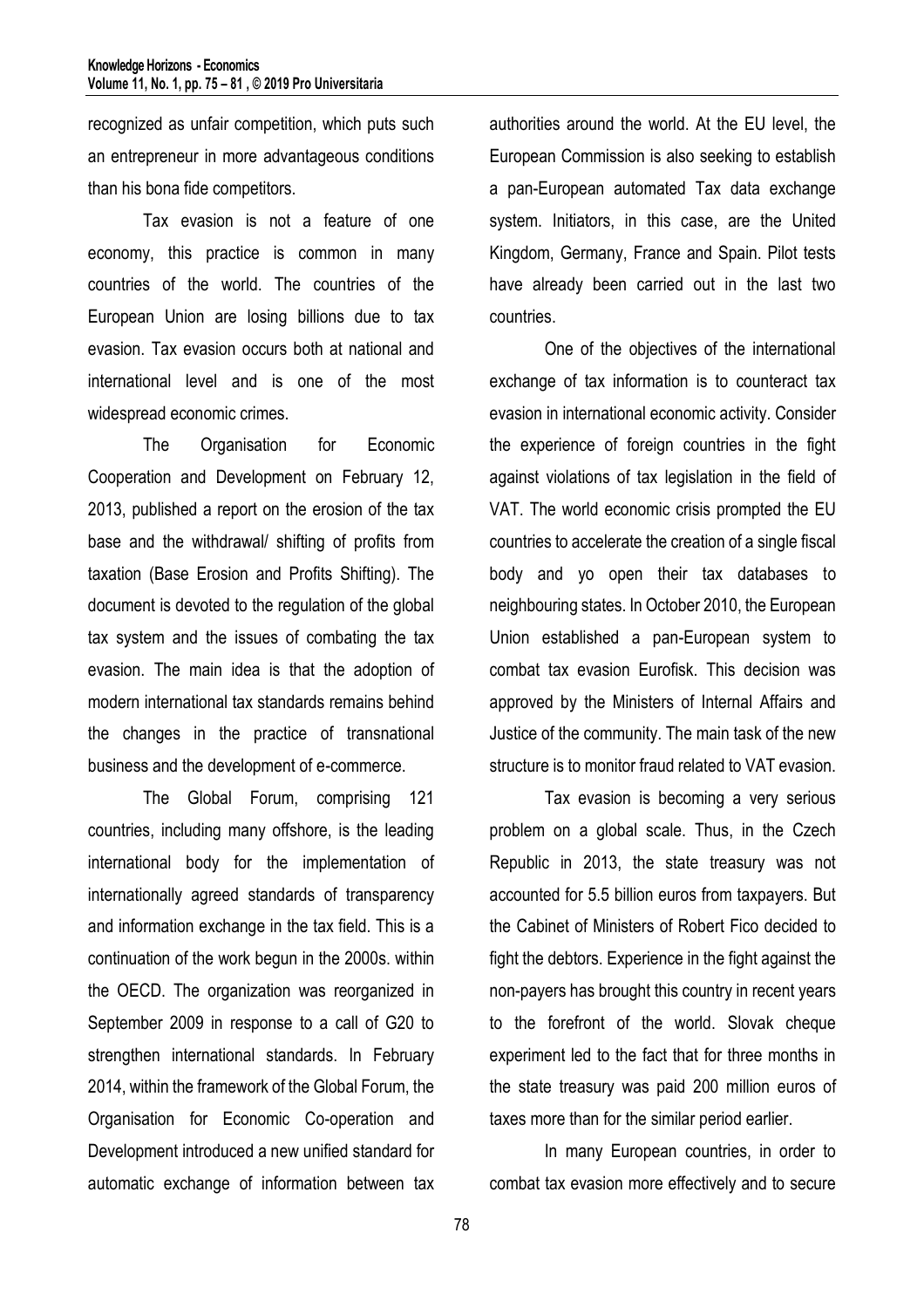large sums of its revenues to the budget, there is a joint responsibility to persons directly connected with the unfair payer, if fraud is perceived in their conduct due to improper fulfilment of tax obligations. It should be noted that this procedure is widely applied in the states of Poland, Denmark, the United Kingdom, Germany, Belgium, Italy, the Netherlands, Slovenia, and other EU countries. Also, the introduction of automatic information exchange at all levels will help to eliminate the institution of offshore jurisdictions in Europe in terms of avoidance schemes, but not minimizing the taxation. As a result, the number of most common non-tax withdrawal schemes in Europe would decrease.

With reference to Romania, in the context of our research, we will return to the reflections of the great contemporary Romanian economist, Emil Dinga, who argued, that although in literature, are often meet two terms defining tax evasion: a) legal tax evasion and b) illegal tax evasion, however illegal tax evasion is the only species of tax evasion itself, because it is done with the defeat of the tax law [1; p. 25].

Tax evasion is massive in economies with weak institutions, in which respect for the law is distorted and by a flawed relationship between the state and the citizen. Thus, the tax revenues in Romania are for years at about 28% of GDP, one of the lowest levels in the European Union. The shadow economy has one of the largest dimension (reported to GDP) in the EU accounting between 25% and 30%. Tax evasion is complemented by another bad practice of economic organizations

such as "Fiscal optimization ", attempting to avoid paying taxes (tax avoidance) by capitalization of portals in the legislature, to make arbitration according to the advantages offered by various tax jurisdictions (tax havens).

In this context, we would point out that tax evasion concerns not the effectiveness of the damage to the financial interests of the State but rather the potentiality of such a loss. Indeed, if tax evasion occurs without violating the law, it is logically apparent that the programming of budgetary revenues did not take into account the budgetary revenues that might not be collected due to the provisions of the tax law. So, in this case, we can refer to:

a) The underestimation of budgetary revenues by the legislator, by leaving "Loop doors" for wrinkling possible public revenues, i.e. by incompetence or negligence in service;

b) The sub collection of budgetary revenues by the tax manager, by incompetence or negligence in the service.

Regardless of how these actions are dealt with, it is certain that the steals of public income to the detriment of the state's financial interests imply tax evasion as defined by Law no. 87/1994 on combating tax evasion [2].

In the European Union, increased attention is paid to tax evasion and combating it. Thus in 2014, in Berlin, 80 countries have pledged to establish in four years a system of automatic exchange of financial information, a notable breakthrough in the fight against tax fraud. Of the signatory States, 51 pledged to start the exchange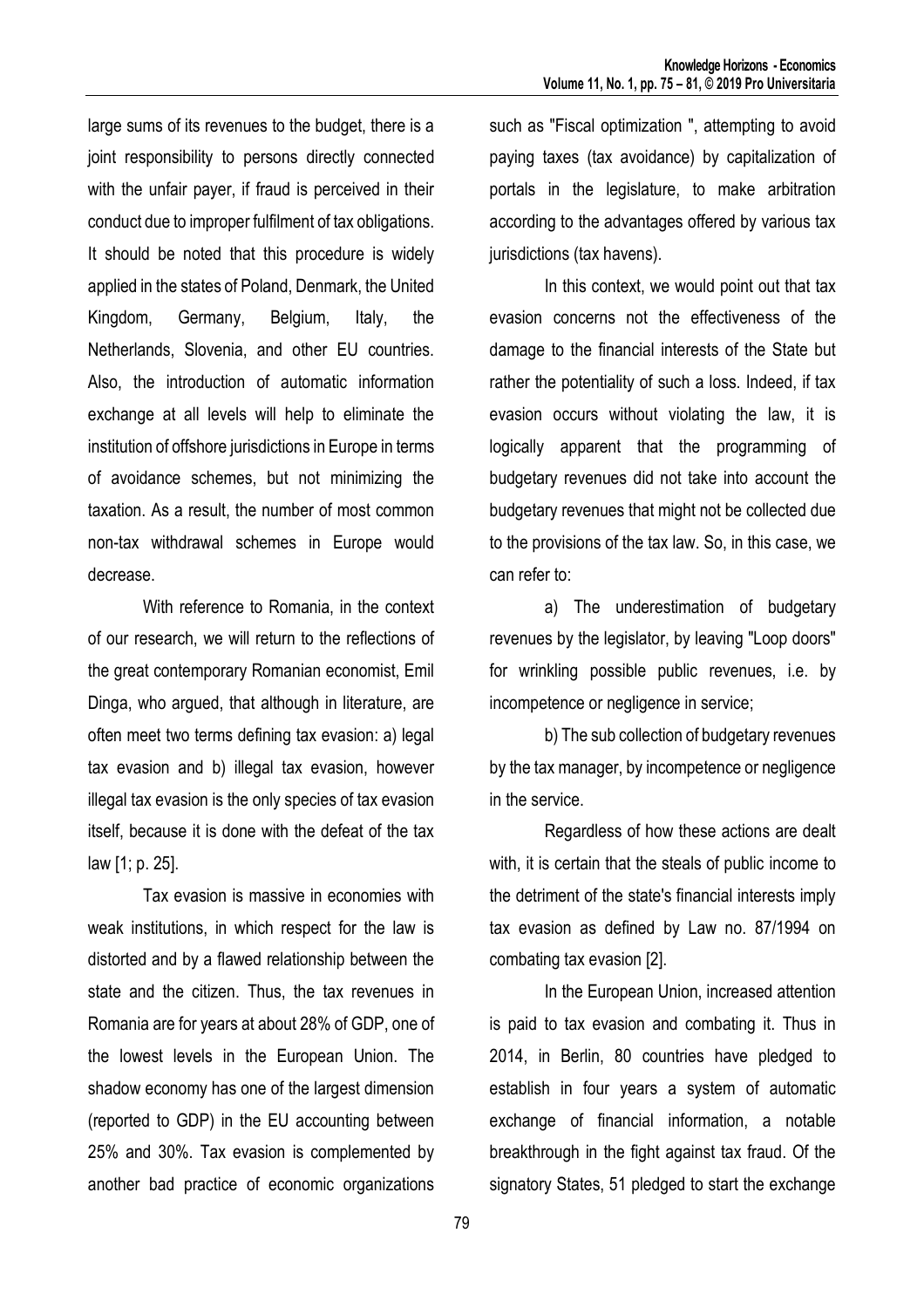of information from September 2017, following each of them to establish for this purpose a national authority charged with the collection and transmission to other states of the banking information on foreigners with the right of residence on its territory. The objective pursued thus is that each tax administration knows what financial assets their taxpayers have placed abroad.

Among the signatories are the Member States of the European Union, but also the principals attached to the banking secrecy as Liechtenstein or tax havens such as the Cayman Islands or the British Virgin Islands. Another 30 states have committed themselves, in a separate agreement, to join these exchanges from 2018, among them are countries such as Austria, and also Switzerland, the standard of banking secrecy, and important financial markets such as the Bahamas or the United Arab Emirates.

In order to combat the tax evasion, the European Union's finance ministers concluded in 2017 an agreement on combating the tax evasion that would bring the Community block's standards to the level of global regulations, and Austria achieved one-year in addition for creating a data exchange system with banks. The agreement extends a current law, known as the Administrative Cooperation Directive, according to which the Member States exchange information on income obtained at work, directors ' allowances, life insurance, pensions, and properties, which cover all forms of financial revenue, including dividends and interest, relate MarketWatch.

Once entered into force, the law will bring the European Union to the level of a standard agreed by the Organisation for Economic Cooperation and Development (OECD), which provides the automatic exchange of information between countries and jurisdictions so that the identification of those who neglect the fiscal system by moving money abroad to be easier.

Given that one of the main objectives of the Council Directive (EU) 2016/1164 is to improve the resilience of the internal market as a whole to crossborder tax avoidance practices, this cannot be satisfactorily achieved by the Member States through individual actions. So it was essential to adopt solutions that work for the internal market as a whole.

## **3. CONCLUSIONS**

According to the conducted research, tax evasion is connected with the occurrence of conflict between the State in the person of tax authorities and taxpayers and is expressed in the form of crimes and infringements of the tax legislation. These wrongful acts, in their totality, are characterized by intensity, stability, and latency, as well as substantial damage inflicted on the state. Despite the efforts made, the amount of tax evasion continues to remain at a high enough level. The reasons for this are several: a significant level of the tax burden, imperfections of the tax legislation, the size of tax sanctions is not always justified, many cases of impunity for tax offenses, as well as low tax culture of the population.